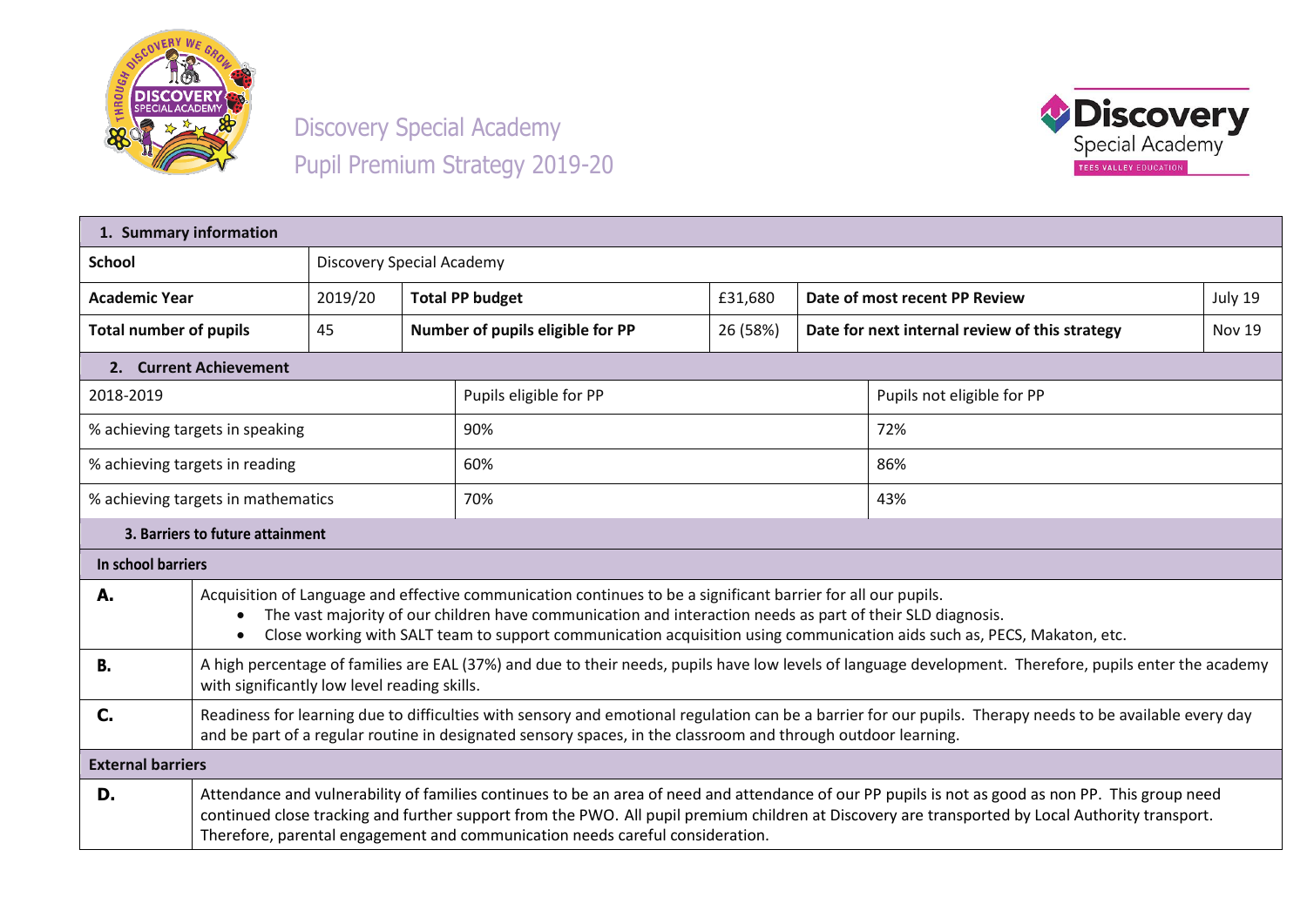| 4. Outcomes |                                                                                                                                                                                                                                                              |                                                                                                                                                                                                                                                                                       |
|-------------|--------------------------------------------------------------------------------------------------------------------------------------------------------------------------------------------------------------------------------------------------------------|---------------------------------------------------------------------------------------------------------------------------------------------------------------------------------------------------------------------------------------------------------------------------------------|
|             | Desired outcomes and how they will be measured                                                                                                                                                                                                               | Success criteria                                                                                                                                                                                                                                                                      |
| A.          | Teachers know how to support early language and communication development and apply this<br>knowledge in their planning & teaching. Targeted quality first teaching and intervention groups<br>will also support and challenge PP who require extra support. | Pupils will make progress in their<br>communication development relative to<br>their starting points over a 12 month<br>period.                                                                                                                                                       |
| в.          | Classroom environments will have inviting and stimulating book areas which encourage early<br>reading skills such as having favourite books, page turning and role play.                                                                                     | Pupils will make progress in their reading<br>development relative to their starting points<br>over a 12 month period.<br>Books are celebrated at the academy and at<br>home.                                                                                                         |
| C.          | Pupils are ready to learn, are able to better regulate their sensory and emotional needs (with<br>support) and therefore make good progress.                                                                                                                 | Lesson Observations indicate pupils are<br>ready to learn and therapies are an<br>integral part of the holistic classroom<br>experience.<br>Staff are confident with delivering sensory<br>integration therapies.<br>100% targeted pupils make progress against<br>individualtargets. |
| D.          | Rigorous monitoring of attendance to further improve whole school attendance, punctuality and to<br>reduce the number of Persistent Absent (PA) pupils.                                                                                                      | Whole school attendance to be above 93%.<br>PA to be below 25%.<br>For pupils with complex medical needs,<br>packages of home/school support are provided<br>to ensure children are educated off site.<br>Appropriate links with home/hospital teaching<br>made.                      |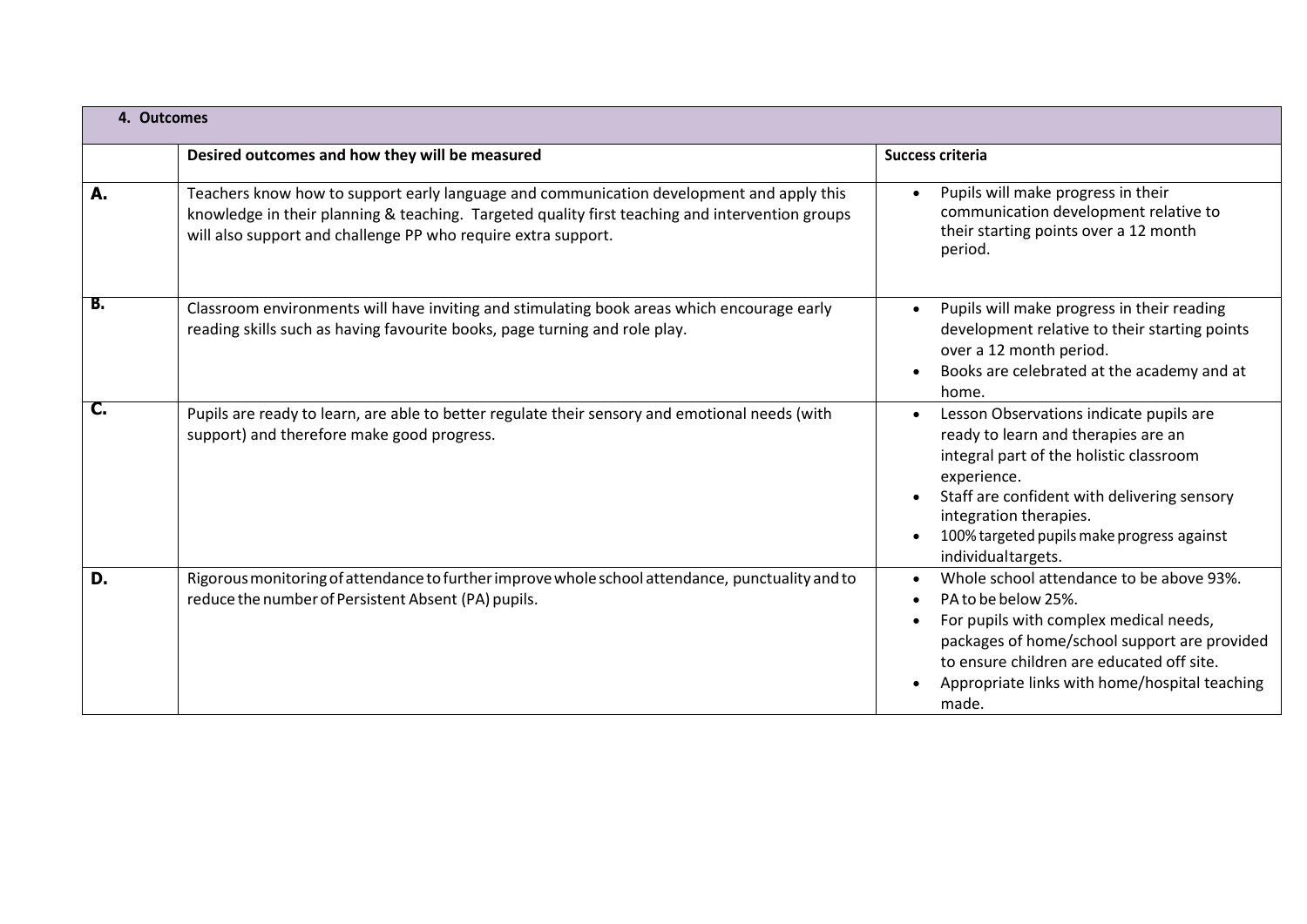| 5. Planned Structure                                                                                                                                                                       |                                                                                                                                                                                                                                                                                                                                                                                                                                                                                                                                                                                                                            |                                                                                                                                                                         |                                                                                                                                                                                                                             |                                      |                                             |  |  |  |
|--------------------------------------------------------------------------------------------------------------------------------------------------------------------------------------------|----------------------------------------------------------------------------------------------------------------------------------------------------------------------------------------------------------------------------------------------------------------------------------------------------------------------------------------------------------------------------------------------------------------------------------------------------------------------------------------------------------------------------------------------------------------------------------------------------------------------------|-------------------------------------------------------------------------------------------------------------------------------------------------------------------------|-----------------------------------------------------------------------------------------------------------------------------------------------------------------------------------------------------------------------------|--------------------------------------|---------------------------------------------|--|--|--|
| <b>Academic Year</b>                                                                                                                                                                       | 2018-19                                                                                                                                                                                                                                                                                                                                                                                                                                                                                                                                                                                                                    |                                                                                                                                                                         |                                                                                                                                                                                                                             |                                      |                                             |  |  |  |
| The three headings below enable schools to demonstrate how they are using the Pupil Premium to improve classroom pedagogy, provide targeted support and<br>support whole school strategies |                                                                                                                                                                                                                                                                                                                                                                                                                                                                                                                                                                                                                            |                                                                                                                                                                         |                                                                                                                                                                                                                             |                                      |                                             |  |  |  |
| <b>Quality of teaching for all</b><br>i.                                                                                                                                                   |                                                                                                                                                                                                                                                                                                                                                                                                                                                                                                                                                                                                                            |                                                                                                                                                                         |                                                                                                                                                                                                                             |                                      |                                             |  |  |  |
| <b>Desired outcome</b>                                                                                                                                                                     | Chosen action/approach                                                                                                                                                                                                                                                                                                                                                                                                                                                                                                                                                                                                     | Evidence &<br>rationale                                                                                                                                                 | How will you ensure it is<br>implemented well?                                                                                                                                                                              | <b>Staff lead</b>                    | When will you<br>revisit<br>implementation? |  |  |  |
| Teachers know<br>how to support<br>early language and<br>communication<br>development and<br>apply this<br>knowledge in their<br>planning &<br>teaching                                    | • Develop early communication skills through the<br>use of appropriate and personalised<br>communication aids.<br>• CPD to ensure staff confidence and competence<br>in developing communication for pupils with SLD<br>• Planning & teaching to reflect the language skills<br>of the children in each class.<br>• Follow up assessments to take place during each<br>AutumnTerm.<br>• Purchase symbol maker software to support<br>symbol based communication.<br>• Purchase Makaton resources.<br>• Purchase extra iPads/IT equipment to support<br>the development and use of ACCs and use of<br>symbol communication. | • See in school<br>barrier B<br>• Impact on<br>progress of<br>pupils in the<br>areas of<br>language and<br>communication<br>development.                                | • Incorporate into Self-<br>evaluation calendar 2018-<br>19 & Included in appraisal<br>objectives for relevant<br>staff<br>Pupil progress data<br>$\bullet$<br>• Lesson observations<br>• Planning scrutiny                 | $\bullet$ DHT<br>• Teaching<br>staff | • Autumn Term<br>2018                       |  |  |  |
| Refine and consolidate the<br>teaching of phonics<br>delivered through internal<br>training across the<br>$academy -$                                                                      | • Staff training and CPD to ensure consistency in<br>the teaching of phonics.<br>• Screening check for pupils who are<br>developmentally ready to ascertain starting<br>points for phonics teaching.<br>• Personalised targets to make clear phonics<br>teaching approaches.<br>• Interventions to support the teaching of phonics<br>(see below).                                                                                                                                                                                                                                                                         | • See in school<br>barrier B<br>Improvement in<br>the teaching of<br>phonics<br>evidenced<br>through<br>academy<br>monitoring.<br>• Impact on<br>progress of<br>pupils. | • Incorporate into Self-<br>evaluation and CPD<br>calendar 2019 - 20 &<br>Included in appraisal<br>objectives for relevant<br>staff<br>• Staff CPD<br>• Pupil progress data<br>• Lesson observations<br>• Planning scrutiny | • MA UPS<br>$\bullet$ DHT            | $\bullet$ Autumn -<br>spring term           |  |  |  |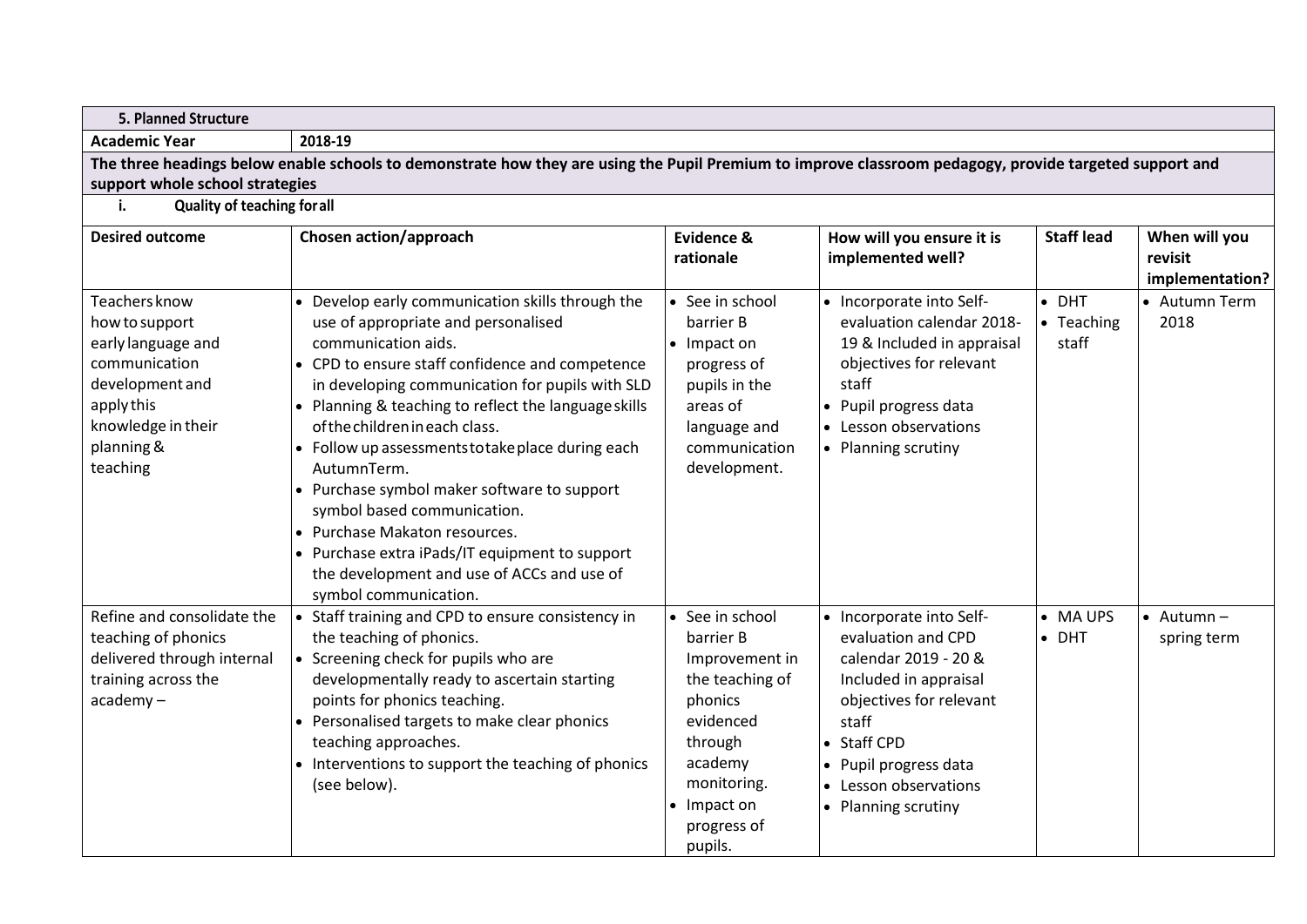| Develop a reading culture<br>across the academy, linked<br>with home environments.             | • Book share library for home reading<br>• free book class every half term focussed on class<br>reader.<br>• Stay and share reading session<br>• Focus on development of reading areas in every<br>classroom.<br>• Continue to develop the use of sensory book bags<br>Ensure progression in books through the<br>curriculum, Focus on phonics and one to one<br>reading. | • See in school<br>barrier B<br>Improvement in<br>the teaching of<br>early reading<br>skills evidenced<br>through<br>academy<br>monitoring.<br>• Impact on<br>progress of<br>pupils. | • Incorporate into Self-<br>evaluation and CPD<br>calendar 2019 - 20 &<br>Included in appraisal<br>objectives for relevant<br>staff<br>• Pupil progress data<br>• Lesson observations<br>• Planning scrutiny                                                         | <b>BH</b><br>(environme<br>nts)<br><b>DHT</b> | Autumn to spring<br>term to establish |
|------------------------------------------------------------------------------------------------|---------------------------------------------------------------------------------------------------------------------------------------------------------------------------------------------------------------------------------------------------------------------------------------------------------------------------------------------------------------------------|--------------------------------------------------------------------------------------------------------------------------------------------------------------------------------------|----------------------------------------------------------------------------------------------------------------------------------------------------------------------------------------------------------------------------------------------------------------------|-----------------------------------------------|---------------------------------------|
| Coaching and mentoring<br>RQTs/new staff to ensure at<br>least good if not outstanding<br>QFT. | • Coaching triads to allow practitioners the<br>opportunity to work collaboratively and learn<br>from one another.<br>• RQTs/student teacher to access appropriate and<br>chose 'drop in' sessions delivered by TVEd.<br>• HT to mentor RQT, new teachers in the academy.<br>• DHT to mentor new teaching assistants.                                                     | • See in school<br>barrier A, B, C                                                                                                                                                   | • Incorporate into Self-<br>evaluation calendar 2018-<br>19 & Included in appraisal<br>objectives for relevant<br>staff<br>• Coaching and mentoring<br>programme for relevant<br>staff (HH)<br>• Pupil progress data<br>• Lesson observations<br>• Planning scrutiny | JD/DHT                                        | Programme<br>written autumn 1         |
| To have whole school<br>assessment system which<br>supports next step in<br>learning           | • To purchase assessment software which will<br>enable teachers to offer holistic assessments for<br>all pupils:<br>• PIVATS<br>• CASPA<br>$\bullet$ MAPP                                                                                                                                                                                                                 | • See in school<br>barrier A, B                                                                                                                                                      | • PIVATS/CASPA/MAPP<br>data reviews                                                                                                                                                                                                                                  | JD/DHT                                        | Half termly<br>review                 |
| <b>Total budgeted cost</b>                                                                     |                                                                                                                                                                                                                                                                                                                                                                           |                                                                                                                                                                                      |                                                                                                                                                                                                                                                                      |                                               |                                       |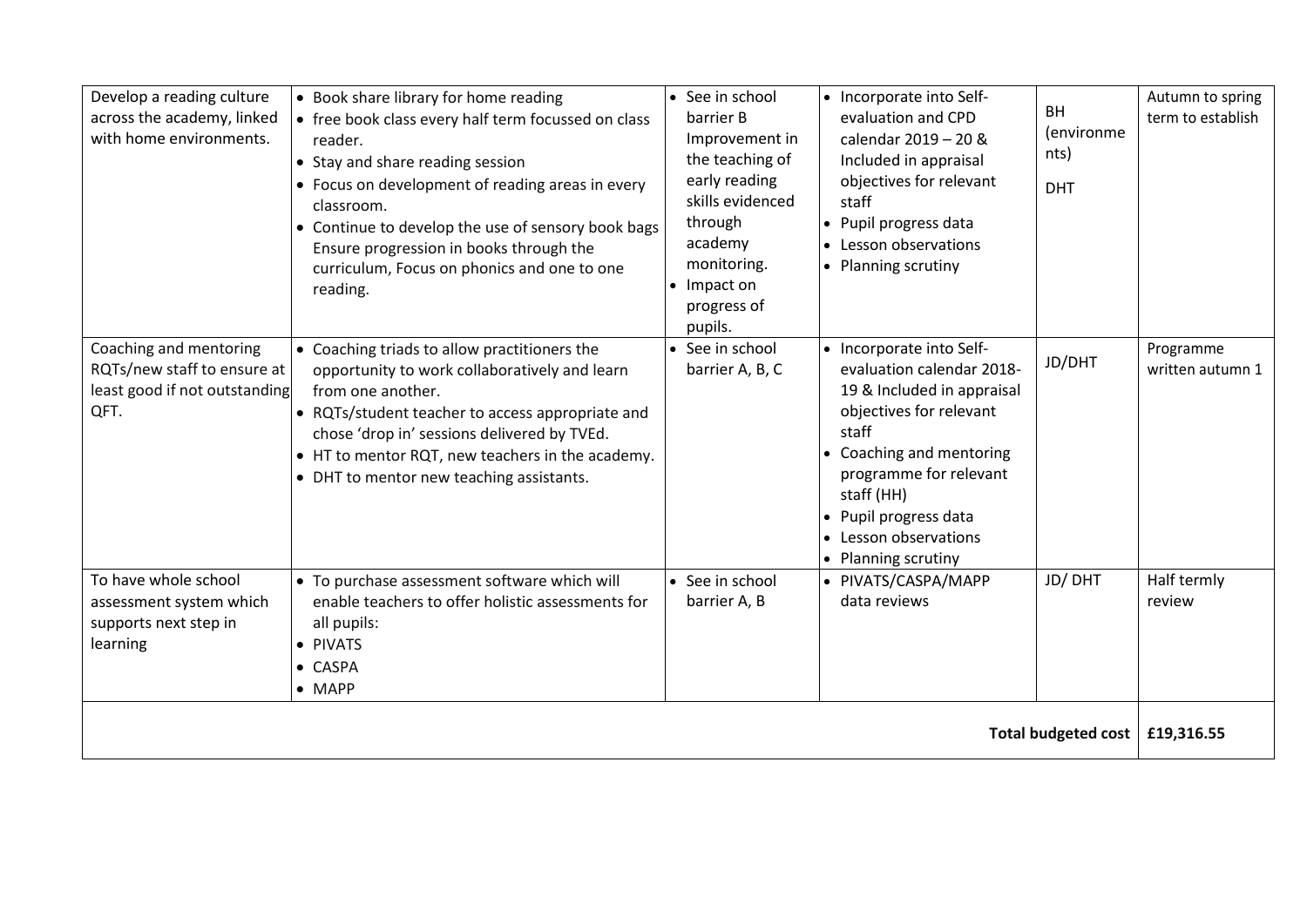| <b>Targeted support</b><br>ii.                                                                                                                                                        |                                                                                                                                                                                                                                                                                                                                                                                                                                                                                                                      |                                                                                                                                                                                                                        |                                                                                                                                                                                                                                                                                                                           |                   |                                                                                                                                                            |
|---------------------------------------------------------------------------------------------------------------------------------------------------------------------------------------|----------------------------------------------------------------------------------------------------------------------------------------------------------------------------------------------------------------------------------------------------------------------------------------------------------------------------------------------------------------------------------------------------------------------------------------------------------------------------------------------------------------------|------------------------------------------------------------------------------------------------------------------------------------------------------------------------------------------------------------------------|---------------------------------------------------------------------------------------------------------------------------------------------------------------------------------------------------------------------------------------------------------------------------------------------------------------------------|-------------------|------------------------------------------------------------------------------------------------------------------------------------------------------------|
| <b>Desired outcome</b>                                                                                                                                                                | <b>Chosen action/approach</b>                                                                                                                                                                                                                                                                                                                                                                                                                                                                                        | What is the<br>evidence &<br>rationale for?                                                                                                                                                                            | How will you ensure it is<br>implemented well?                                                                                                                                                                                                                                                                            | <b>Staff lead</b> | When will you<br>revisit<br>implementation?                                                                                                                |
| Establish the newly created<br>intervention team led by the<br>HLTA, working alongside level 2<br>TAs. Targeted support and<br>interventions ensure all pupils<br>make good progress. | • Targeted pupils taught individually or in small<br>intervention groups using both teacher led<br>interventions and expert TA interventions such<br>as BLAST, SaLT, Sensory integration.<br>• Phonics focus for groups of pupils and<br>individuals to be delivered by intervention<br>team working alongside teacher targets.                                                                                                                                                                                      | • See in school<br>barrier A, B, C                                                                                                                                                                                     | • Regular review with HLTA<br>• Evidence on EfL of impact<br>of interventions.<br>• Links between<br>interventions, planning and<br><b>EHCP outcomes evident.</b><br>• Learning walks, school<br>reviews, work scrutiny,<br>planning reviews,<br>classroom observations,<br>pupil progress data.                          | <b>DHT</b>        | <b>Review</b><br>interventions each<br>half term at pupil<br>progress meetings<br>Half yearly pupil<br>progress<br>information<br>gathering & June<br>2019 |
| Pupils are ready to learn, are<br>able to better regulate their<br>sensory and emotional needs<br>(with support) and therefore<br>make good progress                                  | • Purchase resources to support specific<br>interventions (e.g. BLAST).<br>• Work closely with therapeutic staff (Treetops)<br>for sensory integration.<br>• Purchase resources for sensory integration<br>therapies.<br>• The OT provides support and guidance for<br>children, staff and families which ensures<br>better understanding around sensory needs<br>and that we are able to meet these needs<br>• Commissioned EP to support development of<br>personalised therapeutic approaches and<br>assessments. | See in school<br>barrier C<br>Pupils are<br>ready to learn<br>and can access<br>the appropriate<br>curriculum for<br>their needs.<br>Pupils are<br>$\bullet$<br>regulated<br>meaning they<br>do not go into<br>crisis. | • Review of sensory<br>integration programmes<br>• Impact evident through<br>evidence for learning<br>• Learning walks, school<br>reviews, book scrutiny,<br>planning reviews,<br>classroom observations,<br>pupil progress data.<br>• DHT work closely with<br>external agencies to ensure<br>impact.<br>• Case studies. | <b>DHT</b>        | Half yearly pupil<br>progress<br>information<br>gathering & June<br>2019                                                                                   |
| Total budgeted cost £26,040.49                                                                                                                                                        |                                                                                                                                                                                                                                                                                                                                                                                                                                                                                                                      |                                                                                                                                                                                                                        |                                                                                                                                                                                                                                                                                                                           |                   |                                                                                                                                                            |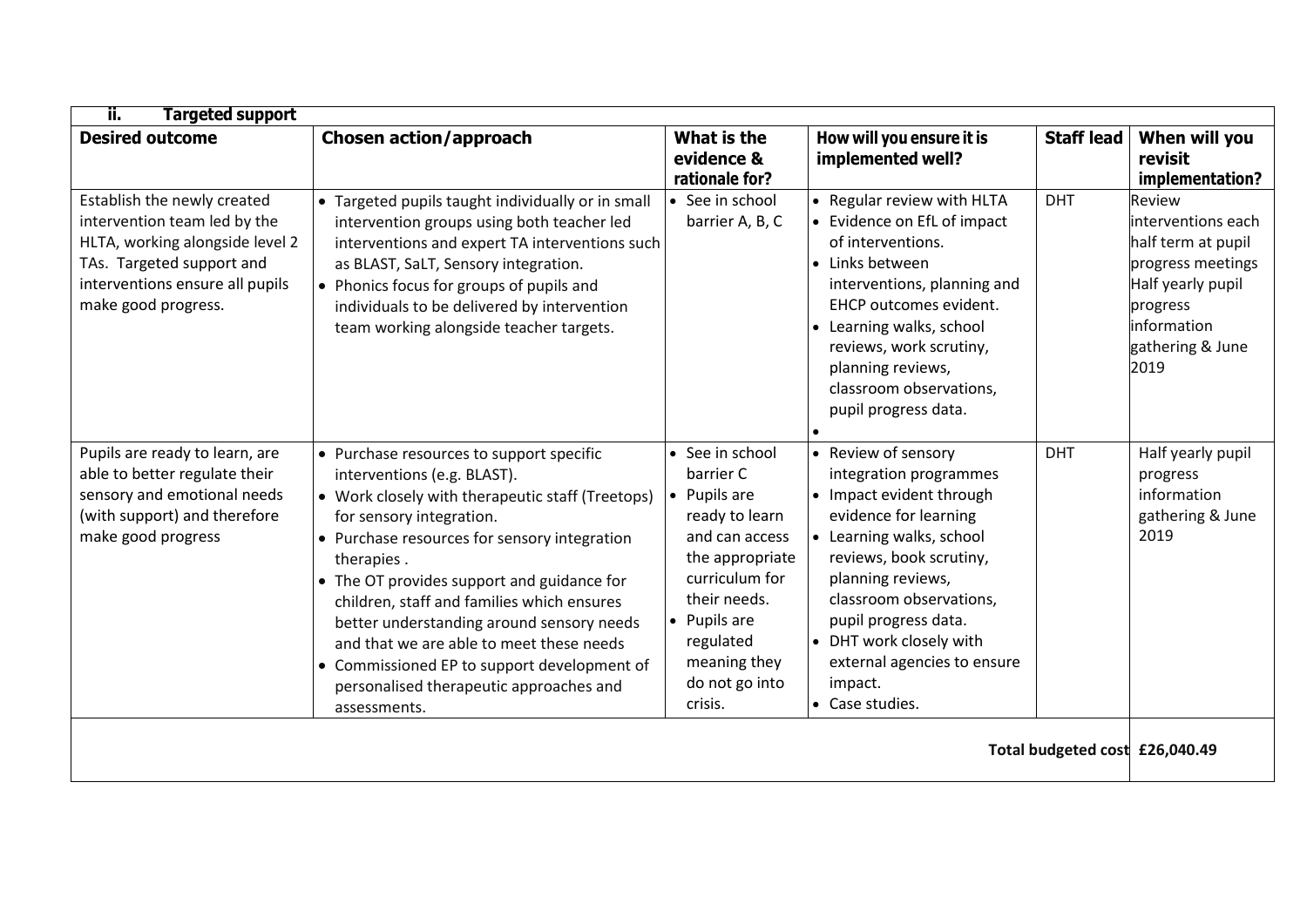| iii.<br>Other approaches (including links to personal, social and emotional wellbeing)                                                                             |                                                                                                                                                                                                                                                                                                                                                                                                                                                            |                                                                                                                                            |                                                                                       |                             |                                             |  |  |
|--------------------------------------------------------------------------------------------------------------------------------------------------------------------|------------------------------------------------------------------------------------------------------------------------------------------------------------------------------------------------------------------------------------------------------------------------------------------------------------------------------------------------------------------------------------------------------------------------------------------------------------|--------------------------------------------------------------------------------------------------------------------------------------------|---------------------------------------------------------------------------------------|-----------------------------|---------------------------------------------|--|--|
| <b>Desired outcome</b>                                                                                                                                             | Chosen action/approach                                                                                                                                                                                                                                                                                                                                                                                                                                     | What is the<br>evidence &<br>rationale?                                                                                                    | How will you ensure it is<br>implemented well?                                        | <b>Staff lead</b>           | When will you revisit<br>implementation?    |  |  |
| Rigorous monitoring of<br>attendance to further improve<br>whole school attendance,<br>punctuality and to reduce the<br>number of Persistent Absent<br>(PA) pupils | Employment of Pastoral & Welfare Officer to:<br>Ensure daily response to non-<br>attendance.<br>Improve support for parents of PA<br>pupils.                                                                                                                                                                                                                                                                                                               | See in school<br>barrier D<br>• All parents are<br>fully informed<br>about their<br>child's<br>development<br>and progress<br>and feel     | • Weekly attendance figures,<br>feedback from parents,<br>Trust challenge board.      | Eilidh<br>Mietelska         | Termly progress<br>information<br>gathering |  |  |
| Pastoral and welfare support<br>ensures families are supported<br>in a timely ad effective manner<br>and this allows access to<br>education for all.               | • CPOMS for clear records of concerns and issues<br>which allows timely and effective interventions<br>for pupils and their families.<br>• PWO Organise regular parent engagement<br>sessions - "Stay & Share" etc.<br>• Further improve communication with parents<br>(various strategies).<br>• Clear signposting to families allows improved<br>access to external agency support which in<br>turn impacts on pupils ability to be in school.           | supported by<br>the academy.<br>• Families have<br>access to the<br>information<br>they need to<br>support<br>themselves and<br>the child. | • Vulnerable pupil meetings<br>• CPOMS records<br>• SLT meetings<br>• Parent feedback | Eilidh<br>Mietelska         | Termly progress<br>information<br>gathering |  |  |
| Parents and carers are involved<br>in their children's development<br>and educational journey.<br>Poverty proofing                                                 | • Employment of Pastoral & Welfare Officer to<br>improve communication with parents using<br>strategies such as EMAT team, Everyday<br>Language Solutions, translation apps.<br>• Organise regular parent engagement sessions -<br>"Stay & Share" etc.<br>• Regular home visits for families who find it<br>difficult to attend the academy.<br>• Develop clear home/academy communication<br>using communication books/marvellous me<br>app subscription. | See in school<br>barrier D                                                                                                                 | • Feedback from parents<br>through questionnaires and<br>through annual reviews.      | DHT&<br>Eilidh<br>Mietelska | Termly review                               |  |  |
| Enrichment activities, trips and<br>visits.                                                                                                                        | • Specialist music teacher working half a day in<br>the academy.<br>• Sports coach (see Sport Premium).                                                                                                                                                                                                                                                                                                                                                    | See in school<br>barrier D<br>• Pupils have                                                                                                | • Incorporate into academy<br>calendar and on the<br>website                          | DHT/CN/<br>SN               | Half termly<br>review of<br>activities      |  |  |